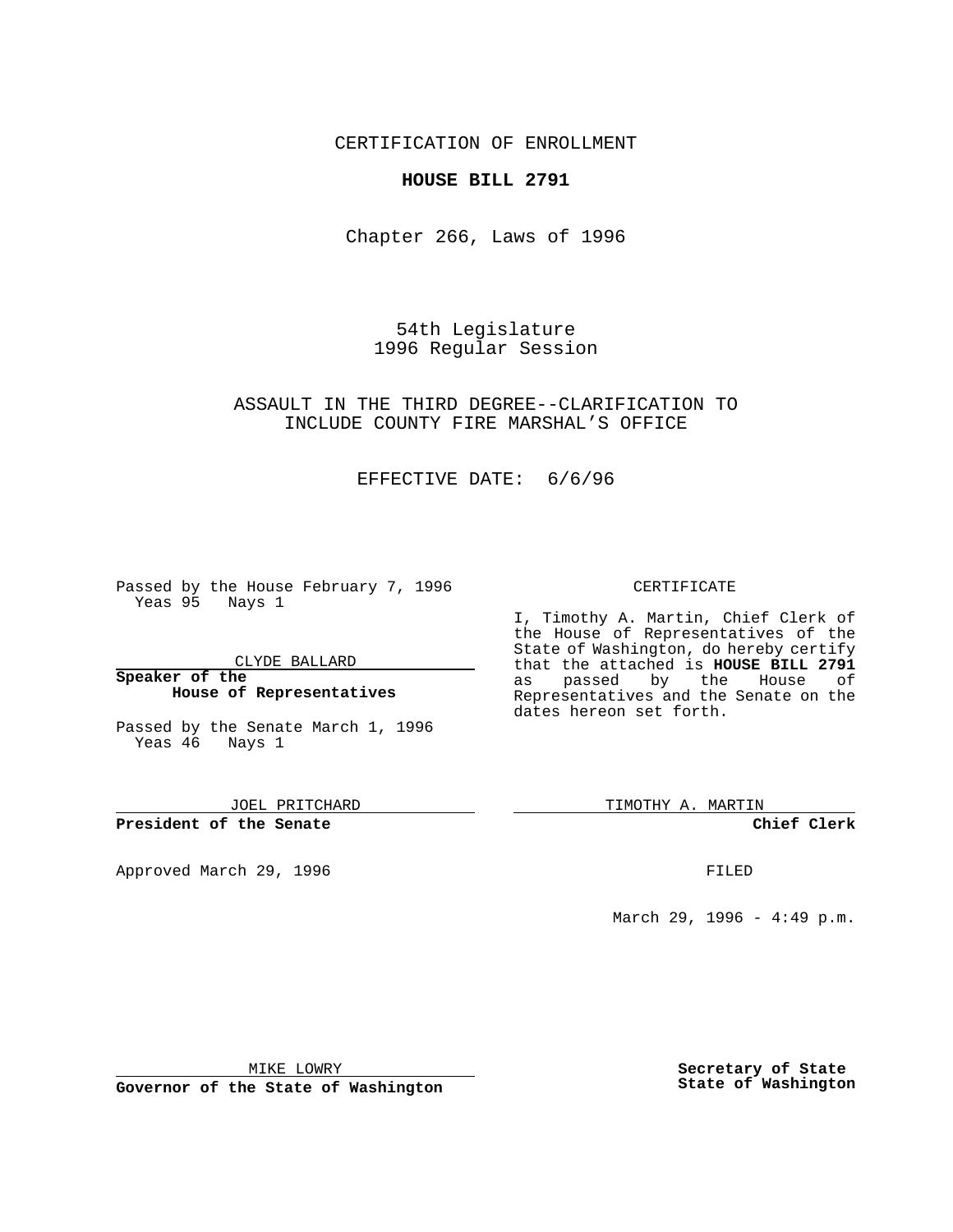# **HOUSE BILL 2791** \_\_\_\_\_\_\_\_\_\_\_\_\_\_\_\_\_\_\_\_\_\_\_\_\_\_\_\_\_\_\_\_\_\_\_\_\_\_\_\_\_\_\_\_\_\_\_

\_\_\_\_\_\_\_\_\_\_\_\_\_\_\_\_\_\_\_\_\_\_\_\_\_\_\_\_\_\_\_\_\_\_\_\_\_\_\_\_\_\_\_\_\_\_\_

Passed Legislature - 1996 Regular Session

**State of Washington 54th Legislature 1996 Regular Session By** Representatives Lambert, Costa, Sterk, Campbell and Smith Read first time 01/19/96. Referred to Committee on Law & Justice.

 AN ACT Relating to clarifying assault in the third degree to include county fire marshal's office; amending RCW 9A.36.031; and prescribing penalties.

BE IT ENACTED BY THE LEGISLATURE OF THE STATE OF WASHINGTON:

 **Sec. 1.** RCW 9A.36.031 and 1990 c 236 s 1 are each amended to read as follows:

 (1) A person is guilty of assault in the third degree if he or she, under circumstances not amounting to assault in the first or second degree:

 (a) With intent to prevent or resist the execution of any lawful process or mandate of any court officer or the lawful apprehension or 12 detention of himself or another person, assaults another; or

 (b) Assaults a person employed as a transit operator or driver by a public or private transit company while that person is operating or is in control of a vehicle that is owned or operated by the transit company and that is occupied by one or more passengers; or

 (c) Assaults a school bus driver employed by a school district or a private company under contract for transportation services with a